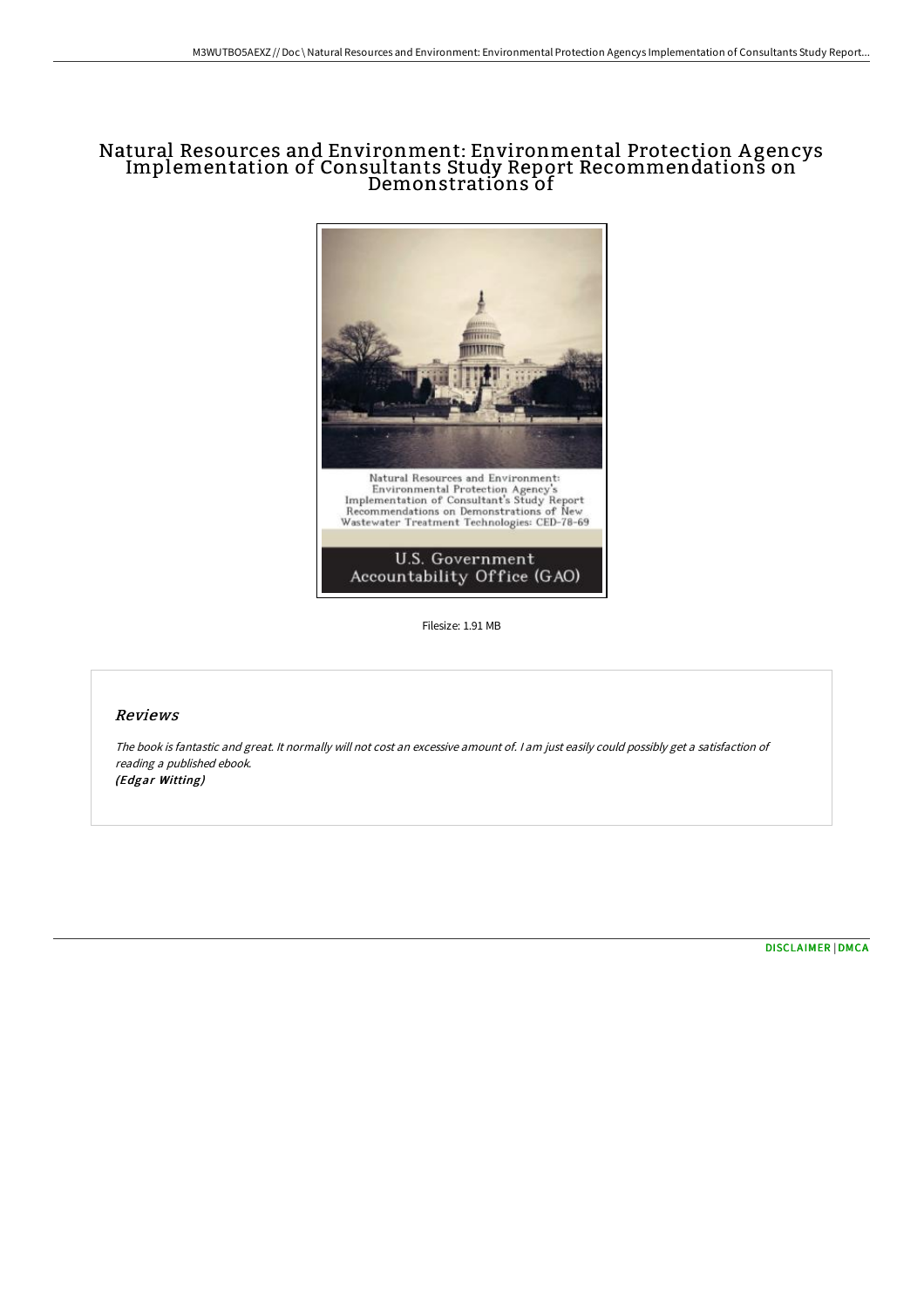### NATURAL RESOURCES AND ENVIRONMENT: ENVIRONMENTAL PROTECTION AGENCYS IMPLEMENTATION OF CONSULTANTS STUDY REPORT RECOMMENDATIONS ON DEMONSTRATIONS OF



To save Natural Resour ces and Environment: Environmental Protection Agencys Implementation of Consultants Study Report Recommendations on Demonstrations of eBook, you should access the hyperlink beneath and save the document or get access to other information that are have conjunction with NATURAL RESOURCES AND ENVIRONMENT: ENVIRONMENTAL PROTECTION AGENCYS IMPLEMENTATION OF CONSULTANTS STUDY REPORT RECOMMENDATIONS ON DEMONSTRATIONS OF ebook.

Bibliogov. Paperback. Book Condition: New. This item is printed on demand. Paperback. 22 pages. Dimensions: 9.7in. x 7.4in. x 0.1in.Studies performed by the Environmental Protection Agencys (EPA) contractor highlight the need for timely implementation of innovative technologies to achieve water pollution abatement goals and elimination of factors inhibiting the marketing and adoption of such technologies in municipal wastewater treatment. The reports recommend the reinstatement of full-scale demonstrations of new technologies. EPA demonstration grant expenditures were reduced beginning in 1972 because of competing priorities and limited resources. There are plans to provide about 2. 2 million in fiscal year (FY) 1978 for funding projects demonstrating new technologies, and EPA has requested a supplemental FY 1978 appropriation of 9. 5 million to finance a project demonstrating the land application of wastewater in Lubbock, Texas. An internal budget plan indicates that EPA plans to provide only 400, 000 in FY 1979 for demonstration of percolation bed rejuvenation techniques for small flows, and funding for other demonstrations were dropped from the plan. No action was planned on report findings and recommendations until results of an ongoing study of a municipal wastewater research and development program were known. However, completion of the study has been delayed. Incentives provided in the Clean Water Act of 1977 may enhance the likelihood of the greater use of innovative technologies. This item ships from La Vergne,TN. Paperback.

Read Natural Resour ces and Environment: Environmental Protection Agencys Implementation of Consultants Study Report [Recommendations](http://bookera.tech/natural-resources-and-environment-environmental-.html) on Demonstrations of Online

 $\mathbf{r}$ Download PDF Natural Resour ces and Environment: Environmental Protection Agencys Implementation of Consultants Study Report [Recommendations](http://bookera.tech/natural-resources-and-environment-environmental-.html) on Demonstrations of